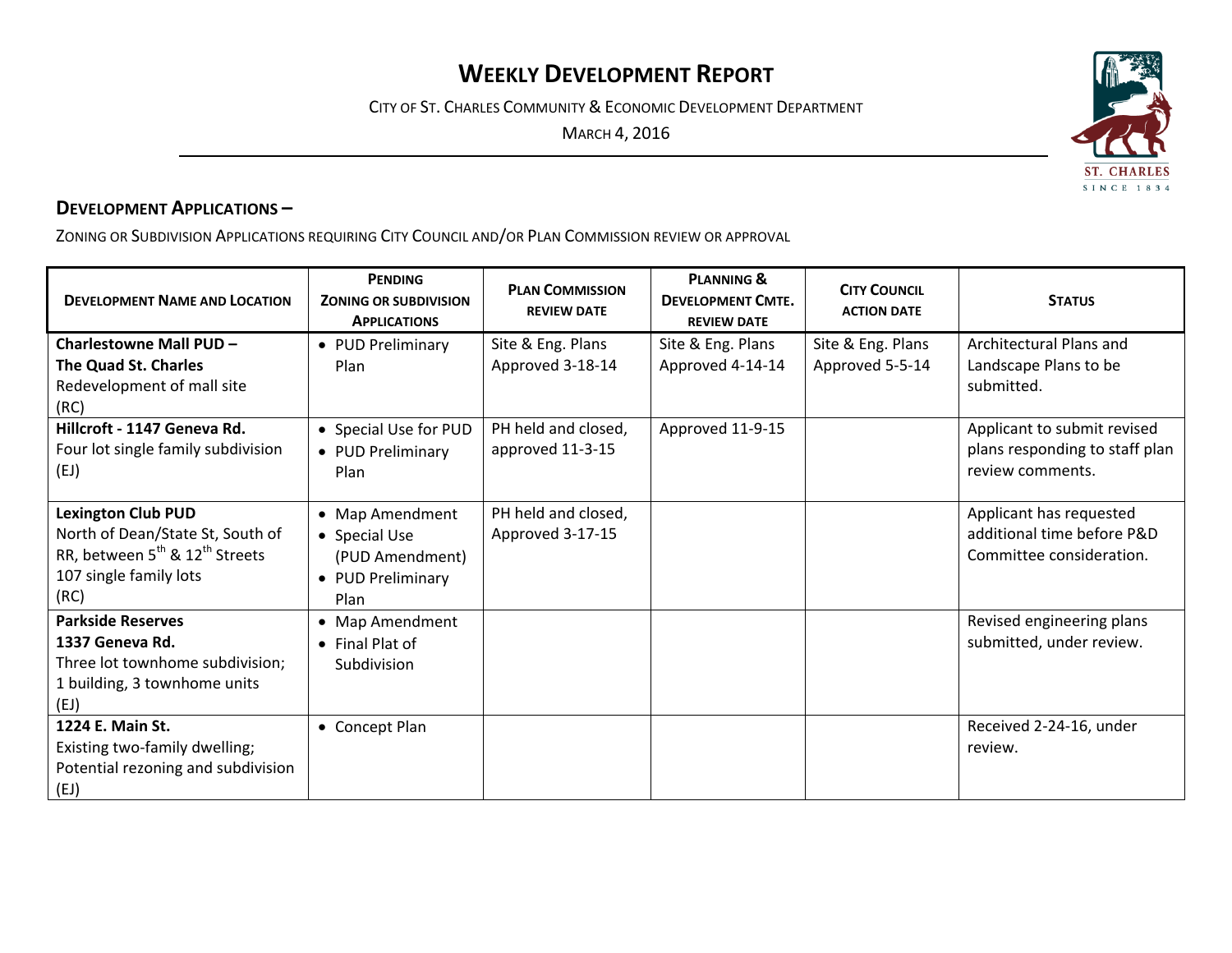## **GENERAL AMENDMENT APPLICATIONS** ‐ TEXT AMENDMENTS TO THE ZONING ORDINANCE

| <b>APPLICATION</b>                   | <b>APPLICATION FILED BY</b> | <b>PLAN COMMISSION</b><br><b>REVIEW DATE</b> | <b>PLANNING &amp;</b><br><b>DEVELOPMENT CMTE.</b><br><b>REVIEW DATE</b> | <b>CITY COUNCIL</b><br><b>ACTION DATE</b> | <b>STATUS</b> |
|--------------------------------------|-----------------------------|----------------------------------------------|-------------------------------------------------------------------------|-------------------------------------------|---------------|
| <b>Chapter 17.18- Inclusionary</b>   | City staff                  | PH held 9-22-15,                             | Discussed and                                                           | Scheduled 3-7-16                          |               |
| Housing                              |                             | closed and approved                          | Tabled 11-9-15;                                                         |                                           |               |
| Make changes to Chapter 17.18        |                             | $10-20-15$                                   | Approved at                                                             |                                           |               |
| Inclusionary Housing and move        |                             |                                              | Special P&D Mtg.                                                        |                                           |               |
| the provisions to different title of |                             |                                              | $2 - 16 - 16$                                                           |                                           |               |
| the City Code                        |                             |                                              |                                                                         |                                           |               |
| (EJ)                                 |                             |                                              |                                                                         |                                           |               |
| <b>Alcohol or Tobacco Sales</b>      | City staff                  | PH scheduled 3-8-16                          |                                                                         |                                           |               |
| <b>Establishments</b>                |                             |                                              |                                                                         |                                           |               |
| Create new zoning use category       |                             |                                              |                                                                         |                                           |               |
| (EJ)                                 |                             |                                              |                                                                         |                                           |               |

## **FINAL PLATS OF SUBDIVISION** – PLATS SUBMITTED FOR CITY COUNCIL APPROVAL AND RECORDING

| <b>DEVELOPMENT NAME AND LOCATION</b>      | <b>PLAN COMMISSION</b><br><b>REVIEW DATE</b> | <b>PLANNING AND</b><br><b>DEVELOPMENT CMTE.</b><br><b>REVIEW DATE</b> | <b>CITY COUNCIL</b><br><b>APPROVAL DATE</b> | <b>FINAL PLAT</b><br><b>RECORDING</b><br><b>DEADLINE</b> | <b>STATUS</b>                  |
|-------------------------------------------|----------------------------------------------|-----------------------------------------------------------------------|---------------------------------------------|----------------------------------------------------------|--------------------------------|
| <b>Corporate Reserve PUD</b>              |                                              |                                                                       | Approved 1-19-16                            | $1 - 19 - 18$                                            | Final Plat mylar to be         |
| Lot 8 north of Woodward Dr.               |                                              |                                                                       |                                             |                                                          | submitted for City signatures. |
| 78 single family lots                     |                                              |                                                                       |                                             |                                                          |                                |
| <b>Heritage Green PUD</b>                 | Approved 10-6-15                             | Approved                                                              | Approved 1-19-16                            | $1 - 19 - 18$                                            | Final Plat mylar to be         |
| (Judd House, 309 S. $6^{\text{th}}$ Ave.) |                                              | $10-12-15$                                                            |                                             |                                                          | submitted for City signatures. |
| 4 apartment units in Judd House,          |                                              |                                                                       |                                             |                                                          |                                |
| 9 townhome units                          |                                              |                                                                       |                                             |                                                          |                                |
| <b>Pheasant Run Crossing</b>              |                                              |                                                                       | Approved 7-20-15                            | $7 - 20 - 17$                                            | Final Plat recorded, original  |
| N side Main St. at Pheasant Run Dr        |                                              |                                                                       |                                             |                                                          | mylar to be returned to the    |
| (Hilton Garden Inn/DuPage Expo)           |                                              |                                                                       |                                             |                                                          | City.                          |
| Resubdivision of commercial lots          |                                              |                                                                       |                                             |                                                          |                                |